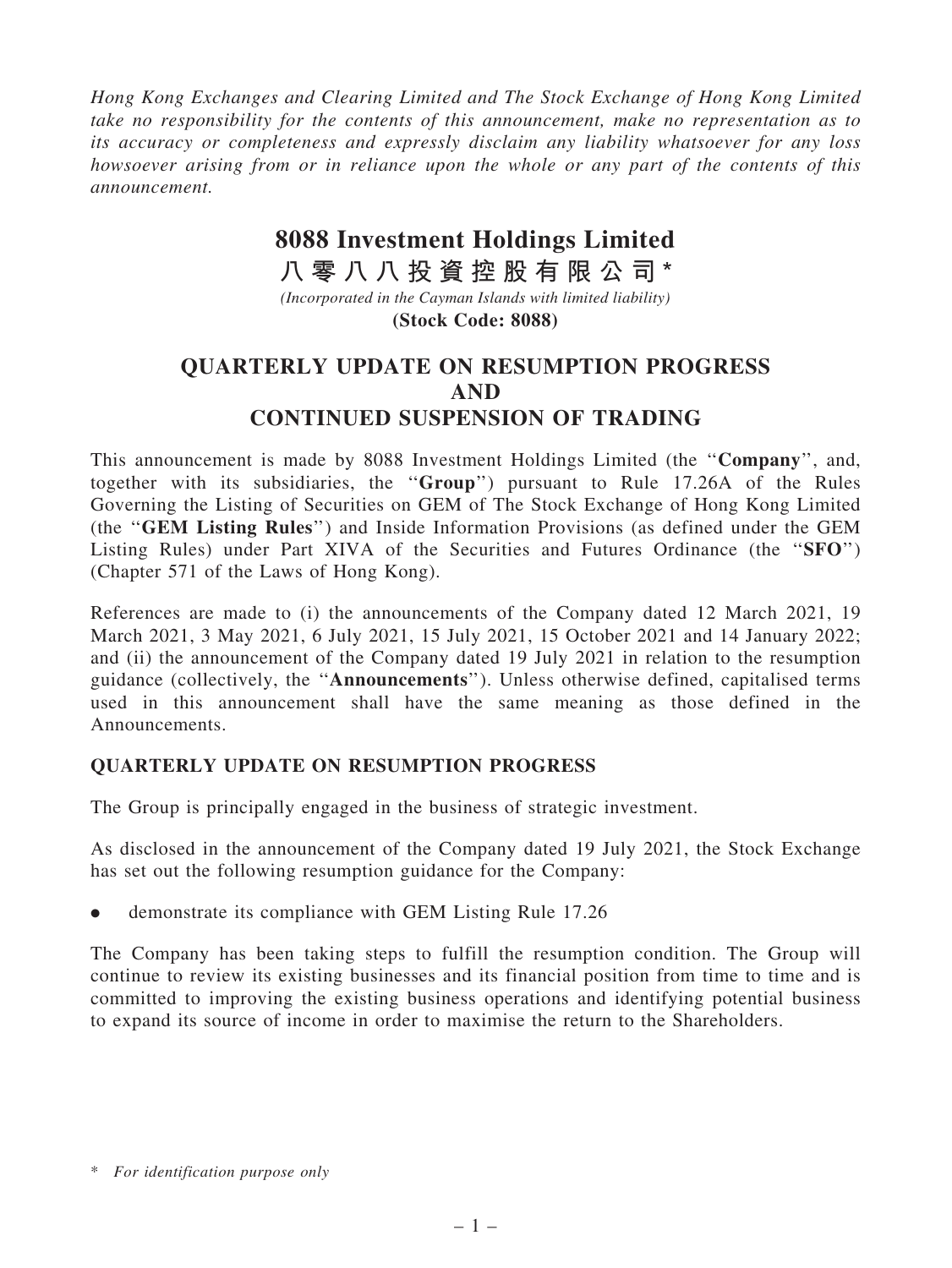As disclosed in the announcement of the Company dated 25 March 2022 in relation to the annual results of the Group, the Group's total revenue for the year ended 31 December 2021 (the ''Year'') was amounted to approximately HK\$19,978,000 (same period in 2020: HK\$4,023,000), which represented an increase of approximately 4.0 times compared with the corresponding period in 2020. The Group recorded a profit before income tax of approximately HK\$18,352,000 during the Year (same period in 2020: loss before income tax of approximately HK\$205,830,000). The Company also recorded a profit attributable to owners of the Company of approximately HK\$18,669,000 during the Year (same period in 2020: loss attributable to owners of the Company of approximately HK\$205,593,000). The turnaround from loss to profit was mainly attributable to (i) substantial decrease in fair value losses on financial assets at fair value through profit or loss; (ii) an investment gain is recognised as a result of distribution from an investment; and (iii) gain on borrowing waived is recognised during the Year.

As disclosed in the Announcements, the Group has focused its resources on expanding into outbound digital marketing solutions and customised marketing solutions business in the PRC and overseas in view of the enormous business potential of the outbound digital marketing industry in the People's Republic of China (the "PRC"). Despite the Group having recorded a substantial increase in its turnover and turnaround from loss to profit during the Year, primarily attributable to the revenue from the outbound digital marketing, this new business has suffered a setback since the suspension of trading in the shares of the Company in July 2021. As the time for the potential delisting of the shares of the Company on the Stock Exchange is closer, the adverse impact on the customers and business partners of the Group on their confidence towards placing orders with Group becomes more apparent. The recent waves of large scale outbreak of variants of COVID-19 in the PRC and the related movement restrictions and pandemic control policies so imposed by local governments have also materially affected the business activities of the customers and business partners of the Group and thereby causing a major disruption to our planned expansion in outbound digital market solutions.

The Company is expected to publish the unaudited consolidated first quarterly results of the Group for the three months ended 31 March 2022 on or before 15 May 2022.

Further announcement(s) will be made by the Company on the progress of the resumption as and when appropriate and in accordance with the requirements of the GEM Listing Rules.

The Directors wish to emphasise that notwithstanding the suspension of trading of the Shares, the Company has complied, and will continue to comply, with is continuing obligations under the GEM Listing Rules, including but not limited to the rules applying to notifiable and/or connected transactions and the publication of periodic financial results and reports, and the inside information required to be disclosed under Part XIVA of the SFO.